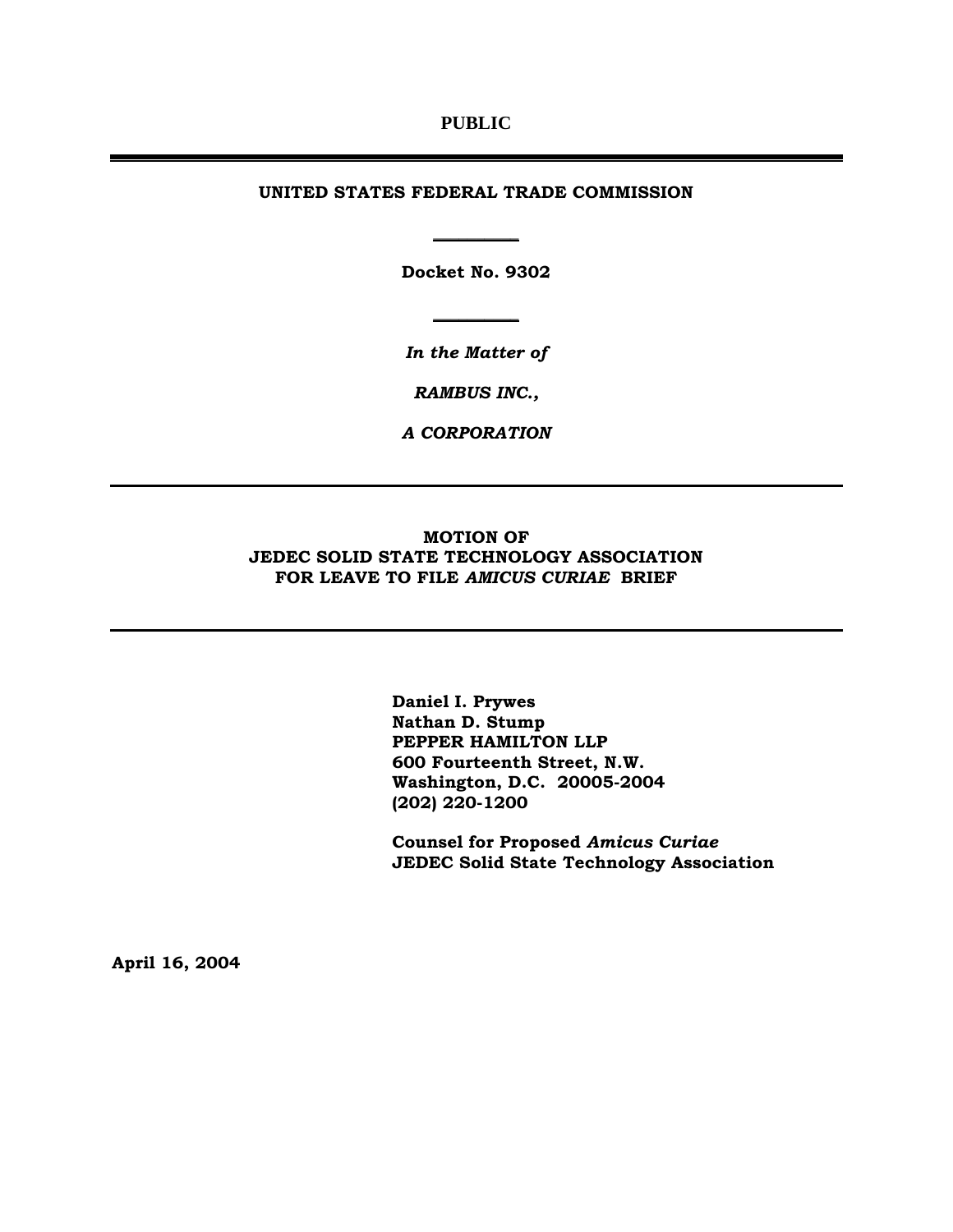Pursuant to 16 C.F.R. Section 3.52(j), JEDEC Solid State Technology Association ("JEDEC") respectfully moves for leave to file the accompanying *amicus curiae* brief in support of Complaint Counsel's appeal to the Commission of the Initial Decision dated February 23, 2004 (the "Decision").

JEDEC should be granted leave to file the *amicus* brief because JEDEC and its rules are the epicenter of this case. JEDEC's views and perspective will assist the Commission in its review of the Decision's findings respecting JEDEC's rules. JEDEC's views and perspective will also assist the Commission in gauging the impact the Initial Decision will have on JEDEC, the information-technology industry, and standard-setting activity generally, if it is not reviewed and corrected.

The Complaint alleged that Rambus Inc. ("Rambus") violated JEDEC's patentdisclosure policy and engaged in conduct which violated the antitrust laws and Section 5 of the Federal Trade Commission Act. JEDEC executives and participants testified at the trial, and JEDEC's patent policy is a central focus of the lengthy Decision which found that JEDEC did not require participants in JEDEC's standard-setting work, like Rambus, to disclose patents or patent applications.

JEDEC is a non-profit trade association which serves as the semiconductor and solid-state engineering standardization body of the Electronic Industries Alliance ("EIA"). EIA is a trade association that represents all areas of the electronics industry. During the period in question, EIA conducted standard-setting activity through several divisions and units, including JEDEC.

JEDEC develops and maintains technical standards through its 50 committees. About 250 member companies and 1800 individuals actively participate on these committees to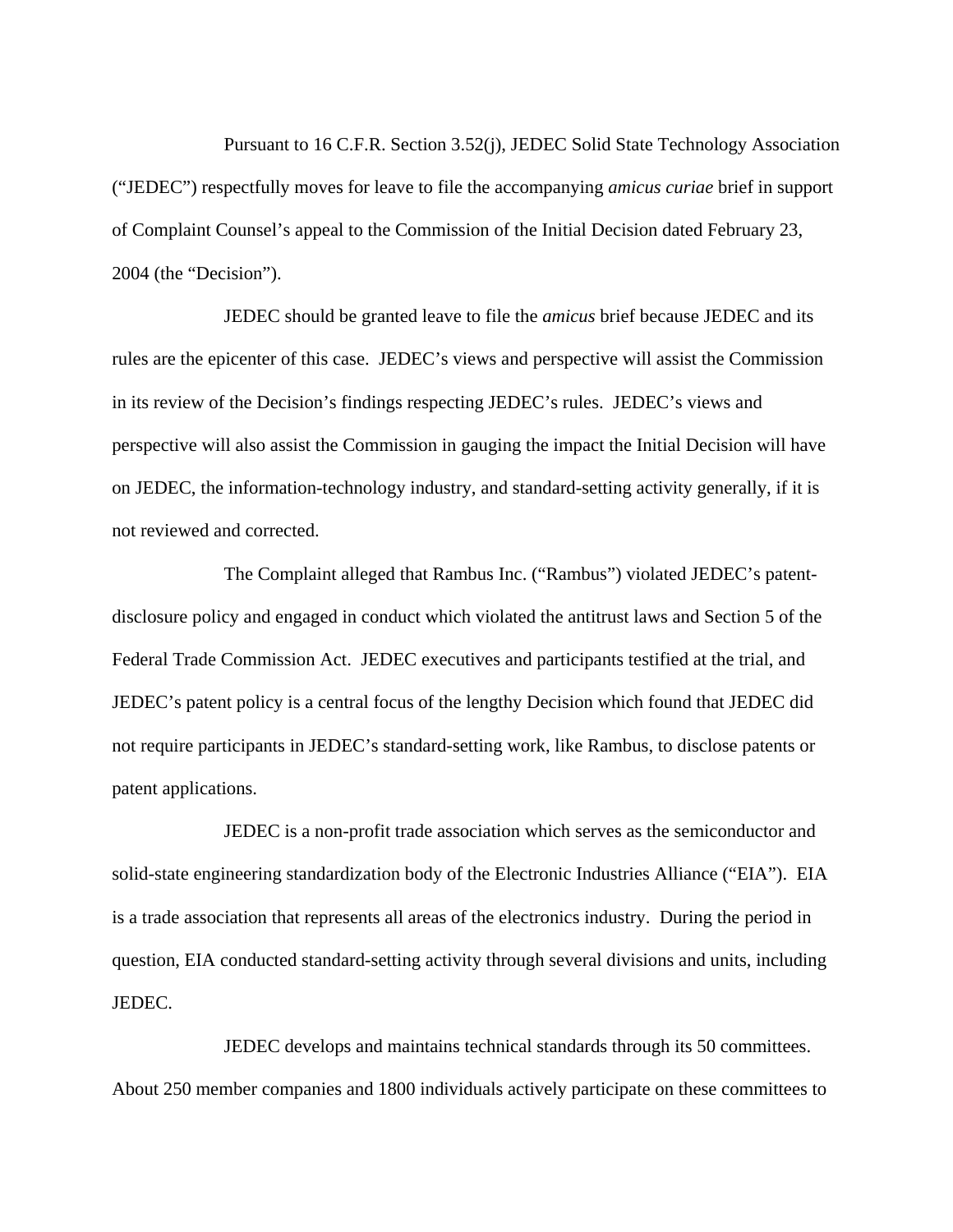develop and maintain standards to meet industry and user needs for semiconductor devices and integrated circuits. These member companies include both manufacturers and users of these products, and others allied to the field.

JEDEC has been one of the foremost standards development organizations for the semiconductor industry since 1958. JEDEC is an acronym standing for the Joint Electron Device Engineering Council. JEDEC was a division of EIA until 2000, when it was separately incorporated as a non-profit, non-stock corporation.

JEDEC strongly favors the development of standards by all interested parties that are open for use by the entire industry. To achieve such open standards, JEDEC's published patent policy required the early disclosure of relevant patents and applications. JEDEC's published policy stated that JEDEC will in no case issue a standard requiring use of a known patent or patent application "unless all the relevant technical information . . . is known to the formulating committee[,] subcommittee, or working group," and JEDEC receives "written assurance that a license will be made available to all applicants under reasonable terms and conditions that are demonstrably free of any unfair discrimination." (CX0208-019.)

JEDEC has a direct interest in this case because it involves the interpretation and application of JEDEC's patent policy. According to the Decision, under JEDEC's patent policy, "the disclosure of intellectual property interests was encouraged and voluntary, not required or mandatory." (Decision, at p. 265.) The Decision also concluded that participants in JEDEC standard-setting activity had no duty of good-faith toward other participants. (Decision, at p. 261.)

JEDEC explains in its proposed *amicus* brief why these conclusions are wrong – and egregiously so. The proposed brief reviews the text of JEDEC's rules, their proper

-2-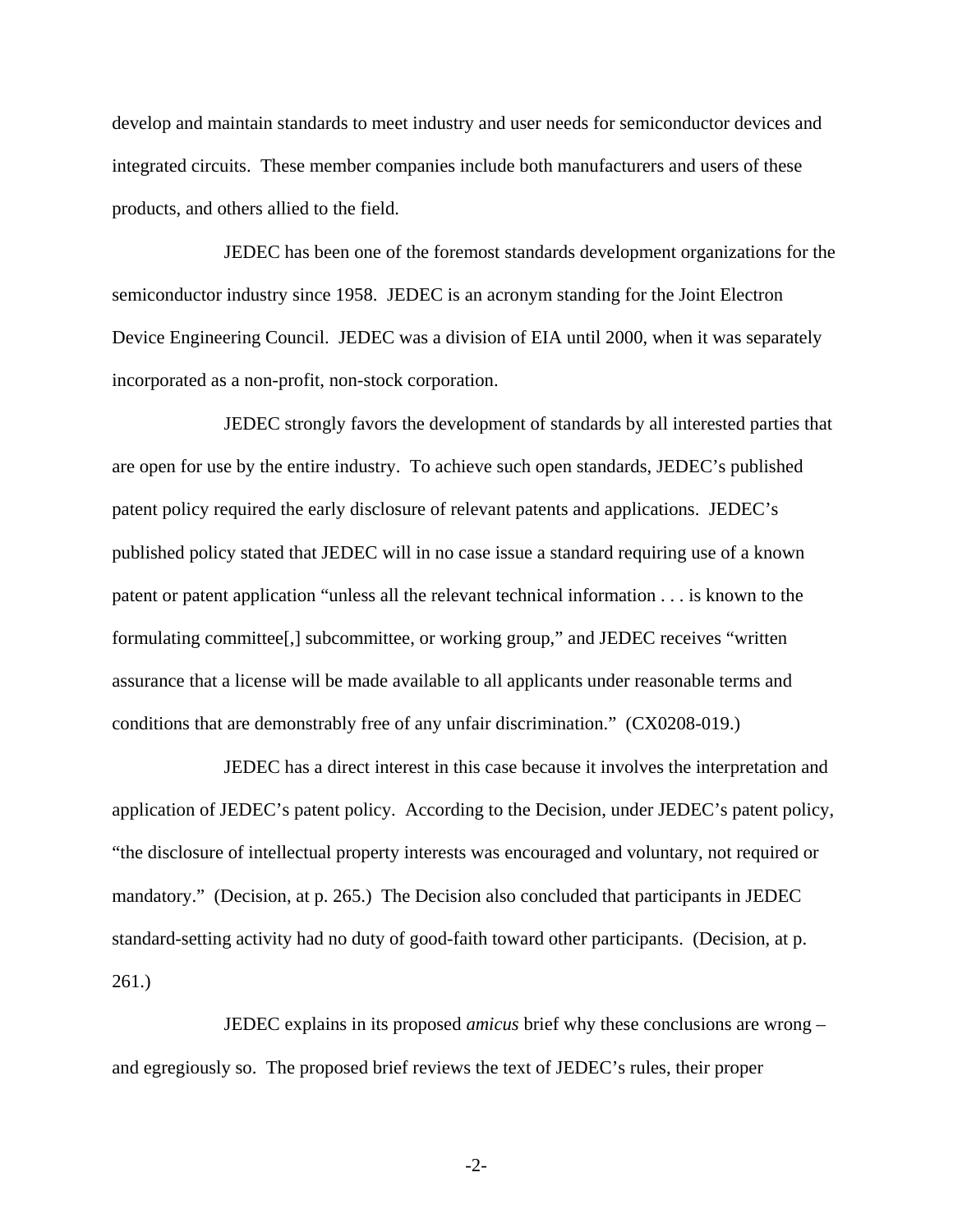construction, the context of standard-setting activity at JEDEC, and the principal errors made by the Decision in construing JEDEC's rules. The proposed brief also explains why the Decision, if not corrected, threatens great harm to the computer industry in particular, and to standardsdevelopment work in general. JEDEC has a special perspective because its own rules are at issue in this case, and it is familiar with the manner in which standard-setting is conducted in the computer industry. Of course, JEDEC also has a direct interest in ensuring that its patent policy is correctly interpreted and enforced. The Commission should allow JEDEC's voice to be heard in this case, which vitally affects JEDEC's interests.

For the foregoing reasons, the Commission should grant leave to JEDEC to file

the accompanying *amicus curiae* brief. A proposed Order is attached.

Complaint Counsel consents to this motion, but Rambus has withheld its consent.

Respectfully submitted,

Daniel I. Prywes Nathan D. Stump PEPPER HAMILTON LLP 600 Fourteenth Street, N.W. Washington, D.C. 20005-2004 (202) 220-1200

\_\_\_\_\_\_\_\_\_\_\_\_\_\_\_\_\_\_\_\_\_\_\_\_\_\_\_\_\_

Attorneys for Proposed *Amicus Curiae*  JEDEC Solid State Technology Association

Dated: April 16, 2004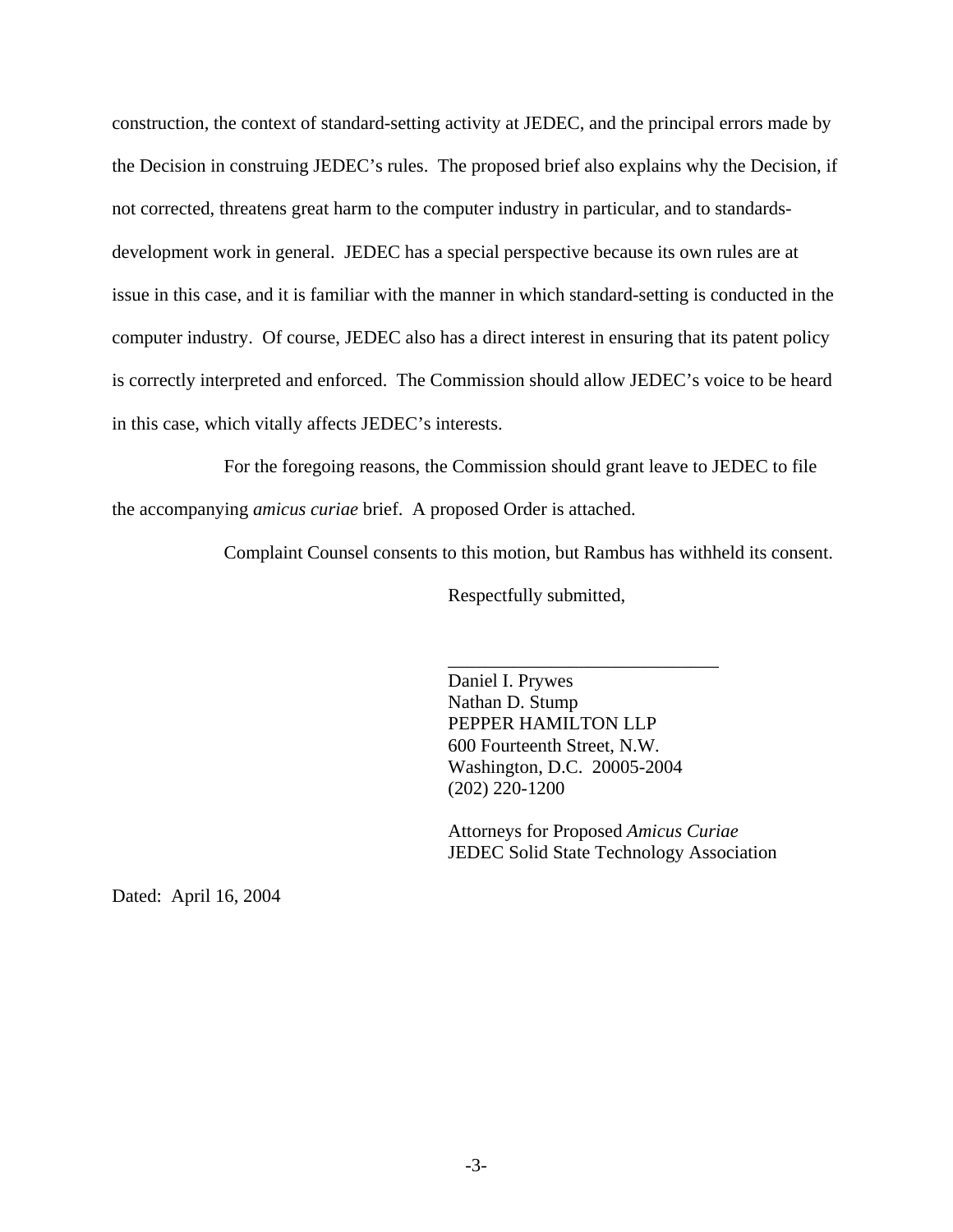# **CERTIFICATE OF SERVICE**

I hereby certify that, on April 16, 2004, I caused two copies of the foregoing

Motion of JEDEC Solid State Technology Association for Leave to File *Amicus Curiae* Brief,

and the proposed *Amicus Curiae* brief, to be served by first-class mail, postage prepaid, on the

following:

*Counsel Supporting the Complaint: Counsel for Respondent:* 

Geoffrey D. Oliver, Esq. Gregory P. Stone, Esq. Bureau of Competition MUNGER, TOLLES, OLSON LLP FEDERAL TRADE COMMISSION 355 South Grand Avenue, 35<sup>th</sup> Floor Washington, D.C. 20850 Los Angeles, California 90071-1560

 A. Douglas Melamed, Esq. WILMER, CUTLER & PICKERING LLP 2445 M Street, N.W. Washington, D.C. 20037

 Sean C. Cunningham, Esq. GARY, CARY, WARE & FREIDENRICH LLP 401 "B" Street, Suite 2000 San Diego, California 92101

Daniel I. Prywes

\_\_\_\_\_\_\_\_\_\_\_\_\_\_\_\_\_\_\_\_\_\_\_\_\_\_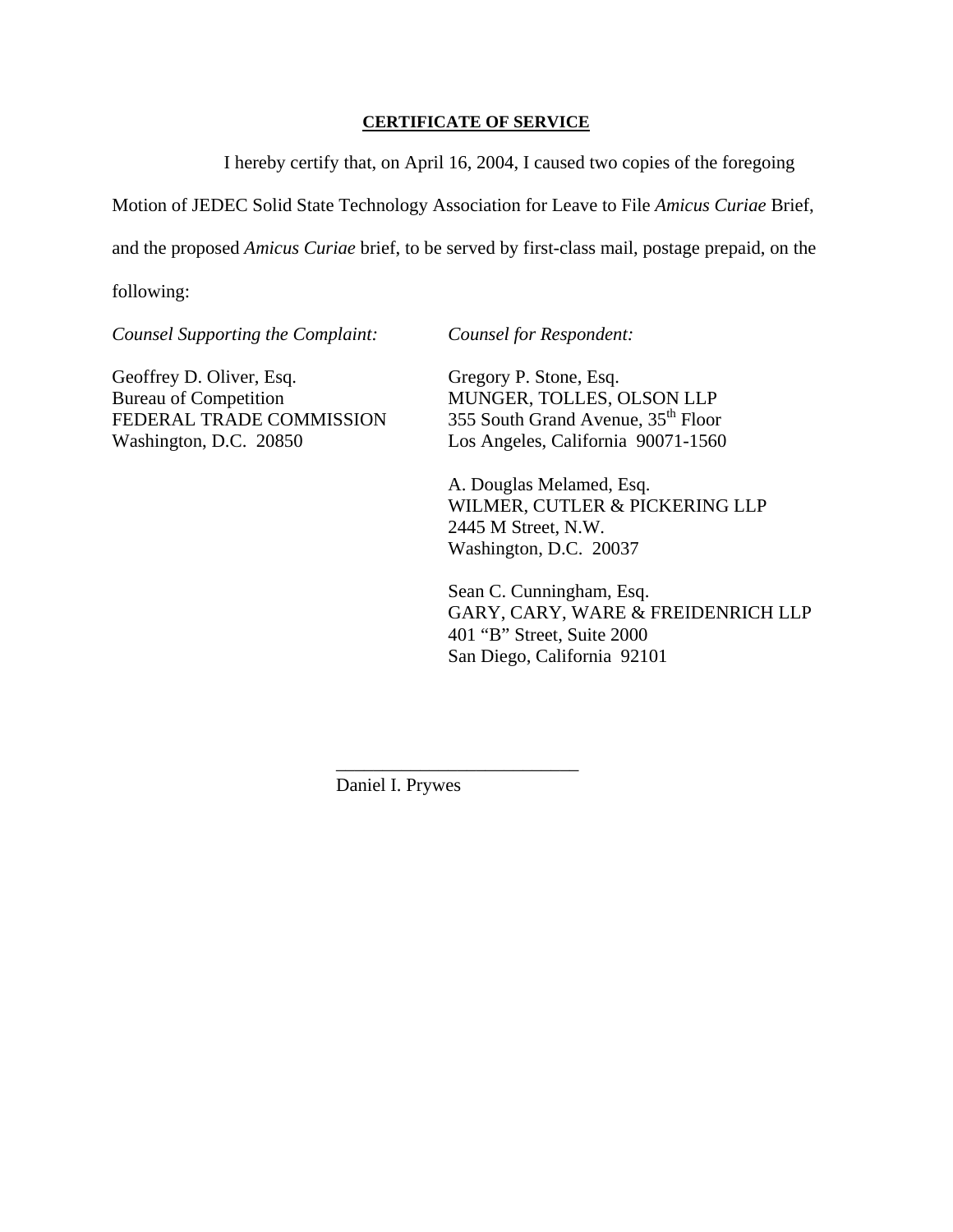### **UNITED STATES FEDERAL TRADE COMMISSION**

**Docket No. 9302** 

**\_\_\_\_\_\_\_\_\_\_**

**\_\_\_\_\_\_\_\_\_\_**

*In the Matter of* 

*RAMBUS INC.,* 

*A CORPORATION* 

# **PROPOSED ORDER**

Upon consideration of the Motion of JEDEC Solid State Technology Association ("JEDEC") for Leave to file an *Amicus Curiae* brief in support of Complaint Counsel's appeal from the Initial Decision in this case, the Commission finds that the proposed *amicus curiae* brief may assist in the determination of the matters presented by this appeal. Accordingly,

IT IS ORDERED that JEDEC is granted leave to file its *amicus curiae* brief.

By the Commission.

 $\frac{1}{\sqrt{2}}$  ,  $\frac{1}{\sqrt{2}}$  ,  $\frac{1}{\sqrt{2}}$  ,  $\frac{1}{\sqrt{2}}$  ,  $\frac{1}{\sqrt{2}}$  ,  $\frac{1}{\sqrt{2}}$  ,  $\frac{1}{\sqrt{2}}$  ,  $\frac{1}{\sqrt{2}}$  ,  $\frac{1}{\sqrt{2}}$  ,  $\frac{1}{\sqrt{2}}$  ,  $\frac{1}{\sqrt{2}}$  ,  $\frac{1}{\sqrt{2}}$  ,  $\frac{1}{\sqrt{2}}$  ,  $\frac{1}{\sqrt{2}}$  ,  $\frac{1}{\sqrt{2}}$ 

Issued: